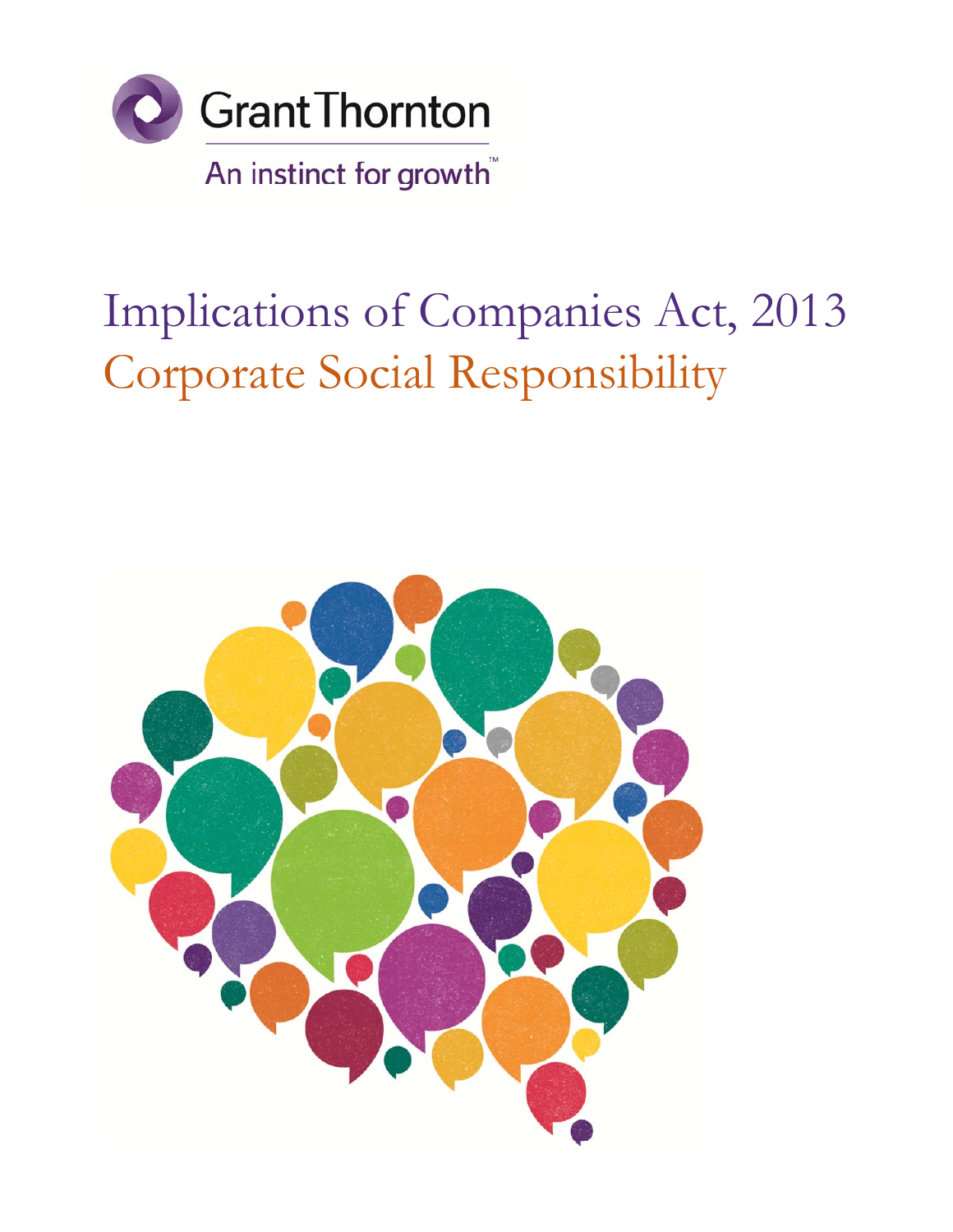# The Companies Act, 2013: An overview

The Companies Act, 2013 ('2013 Act'), enacted on 29 August 2013 on accord of Hon'ble President's assent, has the potential to be a historic milestone, as it aims to improve corporate governance, simplify regulations, enhance the interests of minority investors and for the first time legislates the role of whistle-blowers. The new law will replace the nearly 60-year-old Companies Act, 1956 ('1956 Act').

The 2013 Act provides an opportunity to catch up and make our corporate regulations more contemporary, as also potentially to make our corporate regulatory framework a model to emulate for other economies with similar characteristics. The 2013 Act is more of a rule-based legislation containing only 470 sections, which means that the substantial part of the legislation will be in the form of rules. There are over 180 sections in the 2013 Act where rules have been prescribed and the draft rules were released by the MCA in three batches. It is widely expected that the 2013 Act and indeed the rules will provide for phased implementation of the provisions and in line with this, 98 sections of the 2013 Act have been notified and consequently the corresponding section of the 1956 Act cease to be in force.

**The 2013 Act has introduced several provisions which would change the way Indian corporates do business and one such provision is spending on Corporate Social Responsibility (CSR) activities. CSR, which has largely been voluntary contribution, by corporates has now been included in law. Basis the CSR provisions, as laid down under the 2013 Act and the draft CSR rules made available for public comments, in this bulletin we bring out the key provisions, analysis and challenges relating to the compliance of these provisions for companies to consider.**

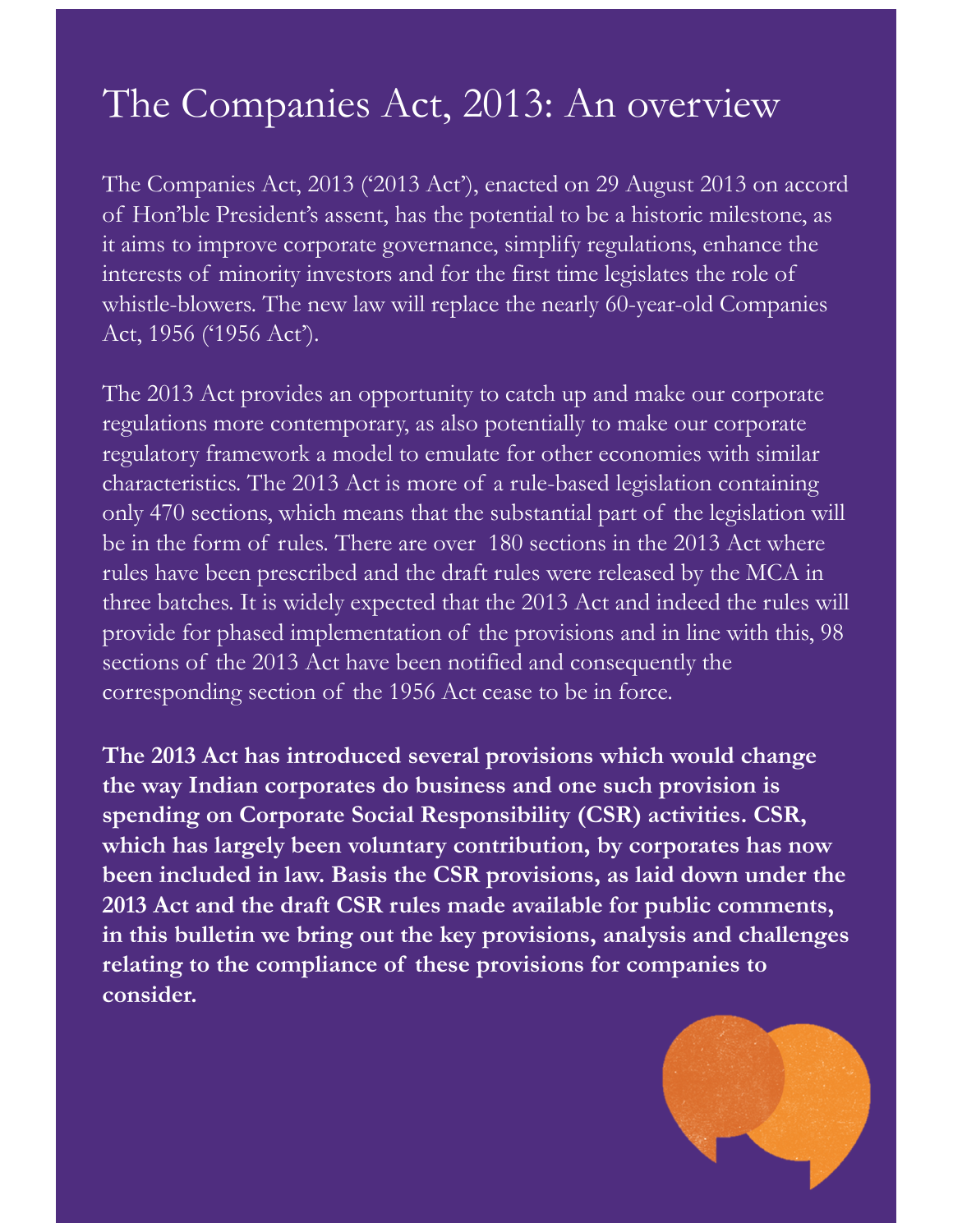**Applicability and constitution of a CSR Committee**

- Section 135 of the 2013 Act states that every company having:
	- net worth of Rs 500 crore or more, or
	- turnover of Rs 1000 crore or more ,or
	- net profit of Rs 5 crore or more during any financial year shall constitute a Corporate Social Responsibility Committee of the Board
- The committee would comprise of three or more directors, out of which at least one director shall be an independent director
- The mandate of the said CSR committee shall be:
	- to formulate and recommend to the Board, a Corporate Social Responsibility Policy, which shall indicate the activities to be undertaken by the company as specified in Schedule VII;
	- to recommend the amount of expenditure to be incurred on the activities referred to above;
	- to monitor the Corporate Social Responsibility Policy of the company from time to time
- The Board of every company referred to above shall after taking into account the recommendations made by CSR Committee:
	- approve the CSR Policy for the company and disclose contents of such Policy in its report and also place it on the company's website, and
	- ensure that the activities as are included in CSR Policy of the company are undertaken by the company, and
	- ensure that the company spends, in every financial year, at least two per cent of the average net profits
- If the Company fails to spend such amount, the Board shall, in its report specify the reasons for not spending the amount
- "Average net profit" shall be calculated in accordance with the provisions of section 198 of the 2013 Act



"Like for all good things, corporate India had to wait a long time for a corporate reporting framework that is current, and with some work, can be considered visionary. Introduction of the comply or explain principle in the case of CSR rule is one such example."

> – **Vishesh C Chandiok, National Managing Partner Grant Thornton India LLP**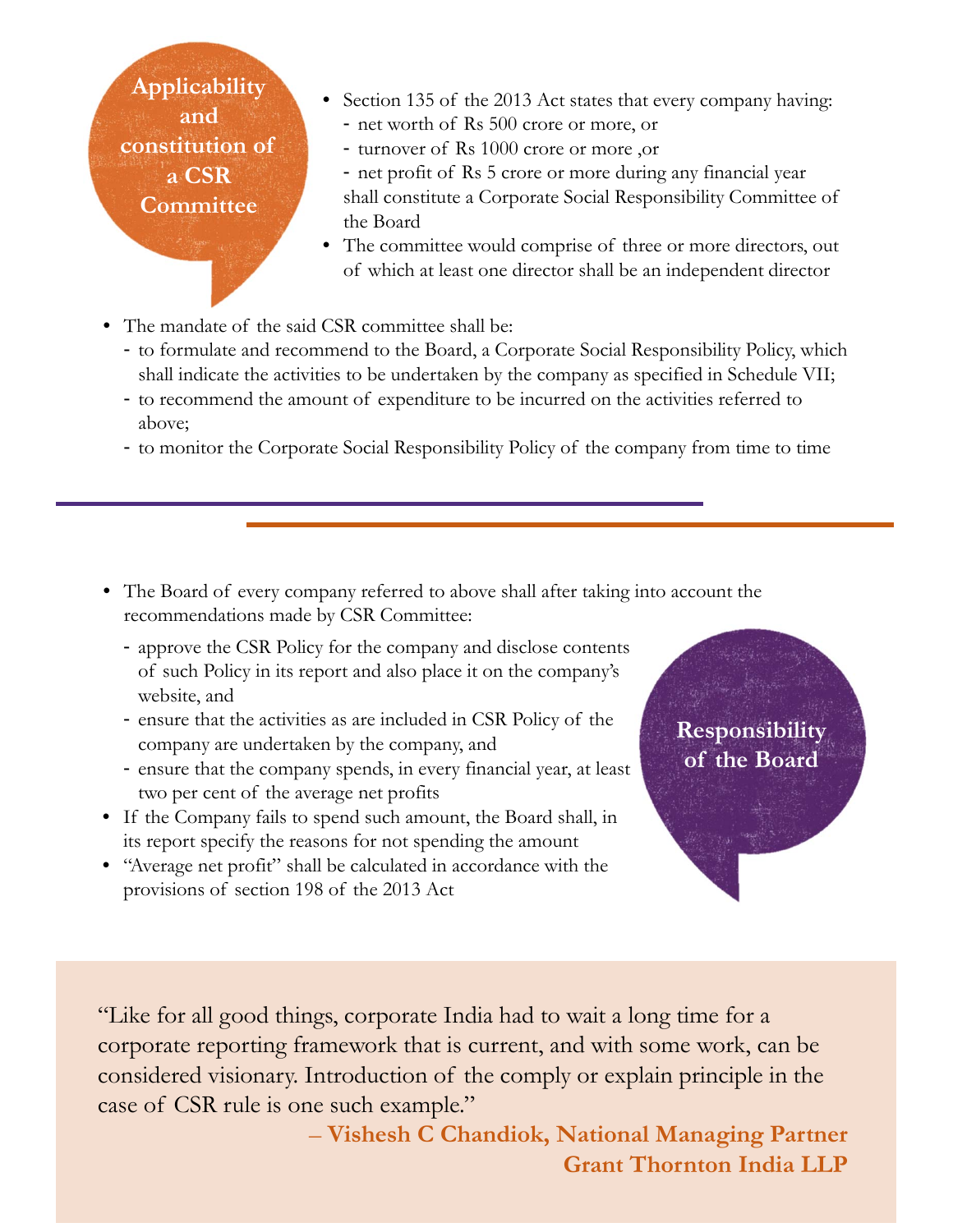- CSR activities to include:
	- eradicating extreme hunger and poverty
	- promotion of education
	- promoting gender equality and empowering women
	- reducing child mortality and improving maternal health
	- combating human immunodeficiency virus, acquired immune deficiency syndrome, malaria and other diseases
	- ensuring environmental sustainability
	- employment enhancing vocational skills
	- social business projects
	- contribution to the Prime Minister's National Relief Fund or any other fund set up by the Central Government or the State Governments for socio-economic development and relief and funds for the welfare of the Scheduled Castes, the Scheduled Tribes, other backward classes, minorities and women; and
	- such other matters as may be prescribed
- The 2013 Act provides that the company shall give preference to the local area and areas around it where it operates

### **Draft CSR rules provide for the following:**

- 'Net Profit' for the section 135 and these rules shall mean, net profit before tax as per books of accounts and shall not include profits arising from branches outside India
- Reporting will be done on an annual basis commencing from FY 2014-15
- Tax treatment of CSR spend will be in accordance with the IT Act as may be notified by the Central Board of Direct Taxes (CBDT)
- CSR activities may generally be conducted as projects or programmes (either new or ongoing) excluding activities undertaken in pursuance of the normal course of business of a company
- The CSR Committee shall prepare the CSR Policy of the company which shall include the following:

**Draft rules and CSR Policy** 

- specify the projects and programmes to be undertaken
- prepare a list of CSR projects/programmes which a company plans to undertake during the implementation year, specifying modalities of execution in the areas/sectors chosen and implementation schedules for the same
- CSR projects/programmes of a company may also focus on integrating business models with social and environmental priorities and processes in order to create shared value
- surplus arising out of the CSR activity will not be part of business profits of a company
- would specify that the corpus would include 2 percent of the average net profits, any income arising therefrom, and surplus arising out of CSR activities

**CSR activities as per Schedule VII**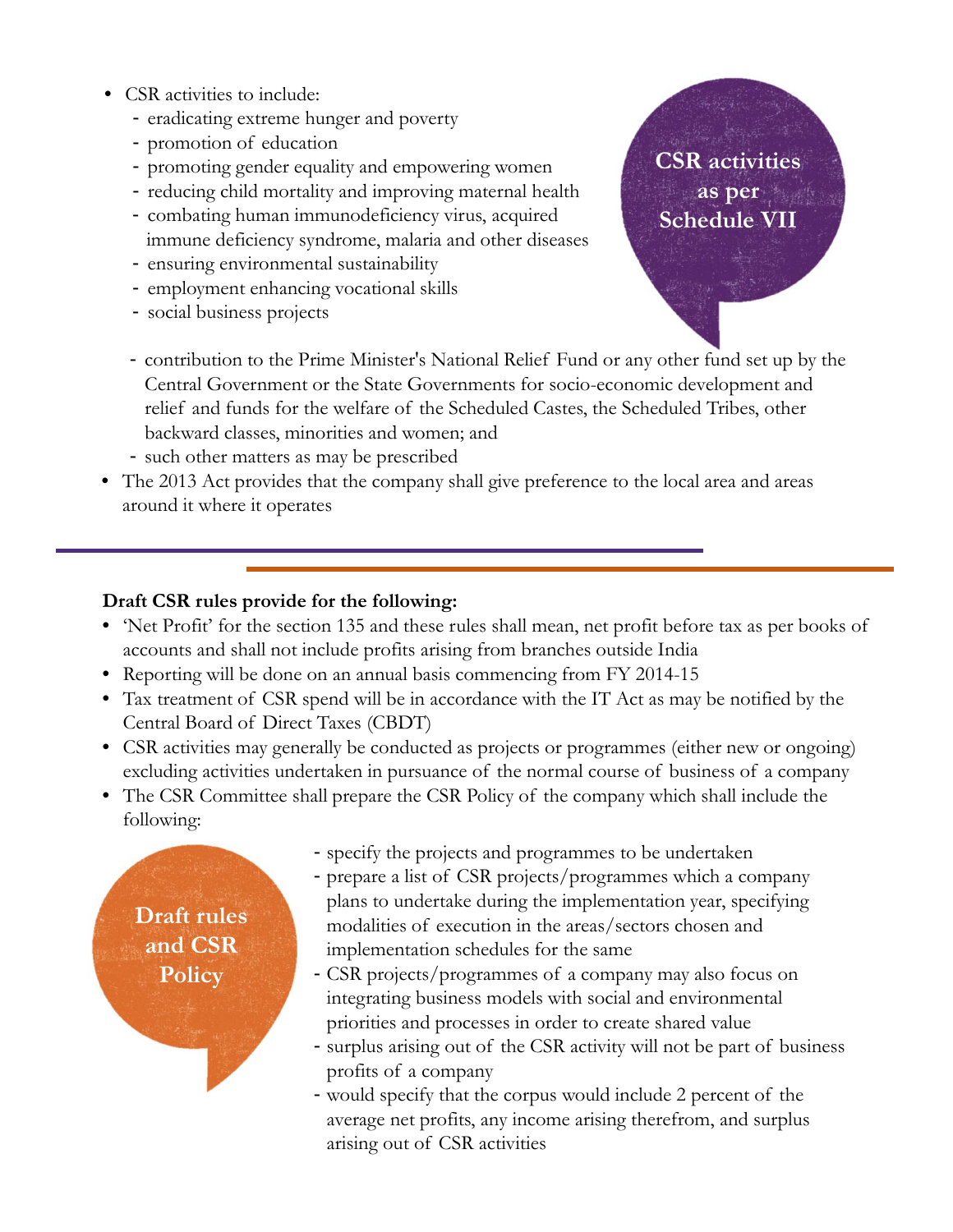**Draft rules and CSR Policy**  (cont'd)

- Where a company has been set up with a charitable objective or is a Trust/Society/Foundation/any other form of entity operating within India to facilitate implementation of its CSR activities, the following shall apply:
	- contributing company would need to specify the projects/ programs to be undertaken by such an organisation, for utilising funds provided by it;
	- contributing company shall establish a monitoring mechanism to ensure that the allocation is spent for the intended purpose only
- A company may also implement its CSR programs through not-for-profit organisations that are not set up by the company itself. Such spends may be included as part of its prescribed CSR spend only if such organisations have an established track record of at least three years in carrying out activities in related areas
- Companies may collaborate or pool resources with other companies to undertake CSR activities.
- Only such CSR activities will be taken into consideration as are undertaken within India
- Only activities which are not exclusively for the benefit of employees of the company or their family members shall be considered as CSR activity
- Companies shall report, in the prescribed format, the details of their CSR initiatives in the Directors' Report and in the company's website
- CSR which has largely been a voluntary contribution by corporates has now been included in law
- There is a debate as to whether any penal consequences will emanate on failure to spend, or an explanation in the directors' report on the reasons therefore are only warranted
- There may be reluctance in compliance, especially in case of companies which are not profitable, but fall under the designated category due to triggering net worth or turnover criteria
- It is not clear what all constitutes CSR activities as the list specified under Schedule VII of the Act seems like an inclusive list and not exhaustive
- The CSR provisions under the 2013 Act require a minimum of 3 directors for the constitution of the CSR committee, clarification needed as to whether qualifying private companies would be required to appoint a third director to comply with the CSR provisions

**Analysis and areas requiring clarifications**